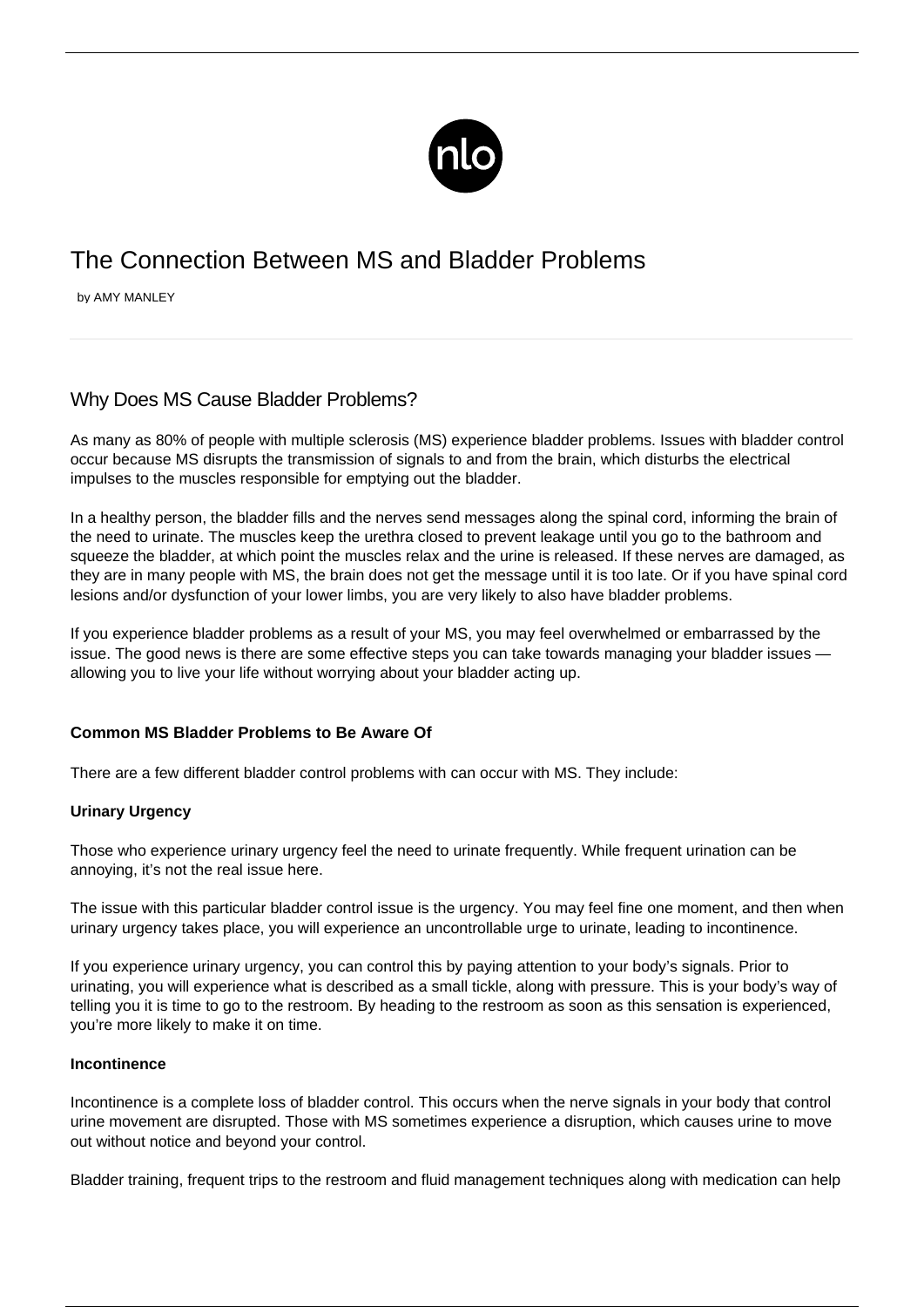prevent loss of bladder control due to incontinence.

#### **Nocturia**

Those who experience nocturia find that they wake often during nighttime hours to go to the restroom. Nocturia occurs due to the disruption of brain impulses that travel up and down your spine and control urination.

MS is one of the most common causes of nocturia. If left untreated, this problem can contribute to the [fatigue](/fatigue-and-ms/) [associated with MS](/fatigue-and-ms/).

In order to treat this bladder control issue, you should reduce or eliminate evening fluid consumption. Additionally, if you take water pills, always take them first thing in the morning.

## **Urinary Hesitancy**

This condition causes the opposite effect of those previously mentioned. Rather than causing you to urinate without notice, those with urinary hesitancy experience difficulty initiating urination.

The culprit here is the interruption of brain impulses that control the initial urination process. Some people with this condition find that a catheter can eliminate the issue while others experience relief from prescription medication.

# **Seeing Your Doctor for Your MS Bladder Problems**

Be sure to see your doctor to rule out other problems that could be causing your bladder problems, like a urinary tract infection, for example. Tests like a PVR (post-void residual) can evaluate the amount of urine left in the bladder after urination and help to detect any other bladder dysfunctions.

#### **Treatments for MS Bladder Problems**

There is a number of effective treatments for bladder dysfunctions caused be MS. They may include:

- **Prescription drugs –** The drugs prescribed for bladder dysfunction are quite effective, in many cases helping to relieve symptoms entirely. Oxybutynin is one option and is usually taken one to three times daily. You can also get it as a patch you wear throughout the day. Another effective drug is tolterodine.
- **Bladder training** Training techniques like Kegel exercises can help you to strengthen your pelvic muscles and improve your level of bladder control.
- **De-stress** The bladder is very sensitive to stress, so consider taking up stress-management techniques like yoga and meditation.
- **Catheter –** To keep bladder volume low (below 500cc of urine) and therefore improve symptoms, clean technique intermittent catheterization can be used. Urine is eliminated from the bladder through a catheter on a regular basis.
- **Botox –** Botox injections aren't just for wrinkles. Also, [botox injections can be used to treat an overactive](https://oab.newlifeoutlook.com/botox-oab/) [bladder](https://oab.newlifeoutlook.com/botox-oab/), especially when drug therapy fails or is not tolerated well. Based on research studies, a botulinum toxin injected into the detrusor muscles can improve urinary incontinence and the overall quality of life in MS sufferers.

In addition to the drugs and therapies that specifically target urinary dysfunction, standard MS drugs can also help. These drugs decrease inflammation and prevent the loss of myelin and future MS relapses.

Certain behavioral changes, like avoiding drinking anything in the hours leading up to bedtime, or drinking more than two liters of liquid in a day, and also help. While you work on improving your bladder control, consider using incontinence pads or underwear.

Bladder problems from multiple sclerosis do not have to control your life. With ongoing education, behavioral